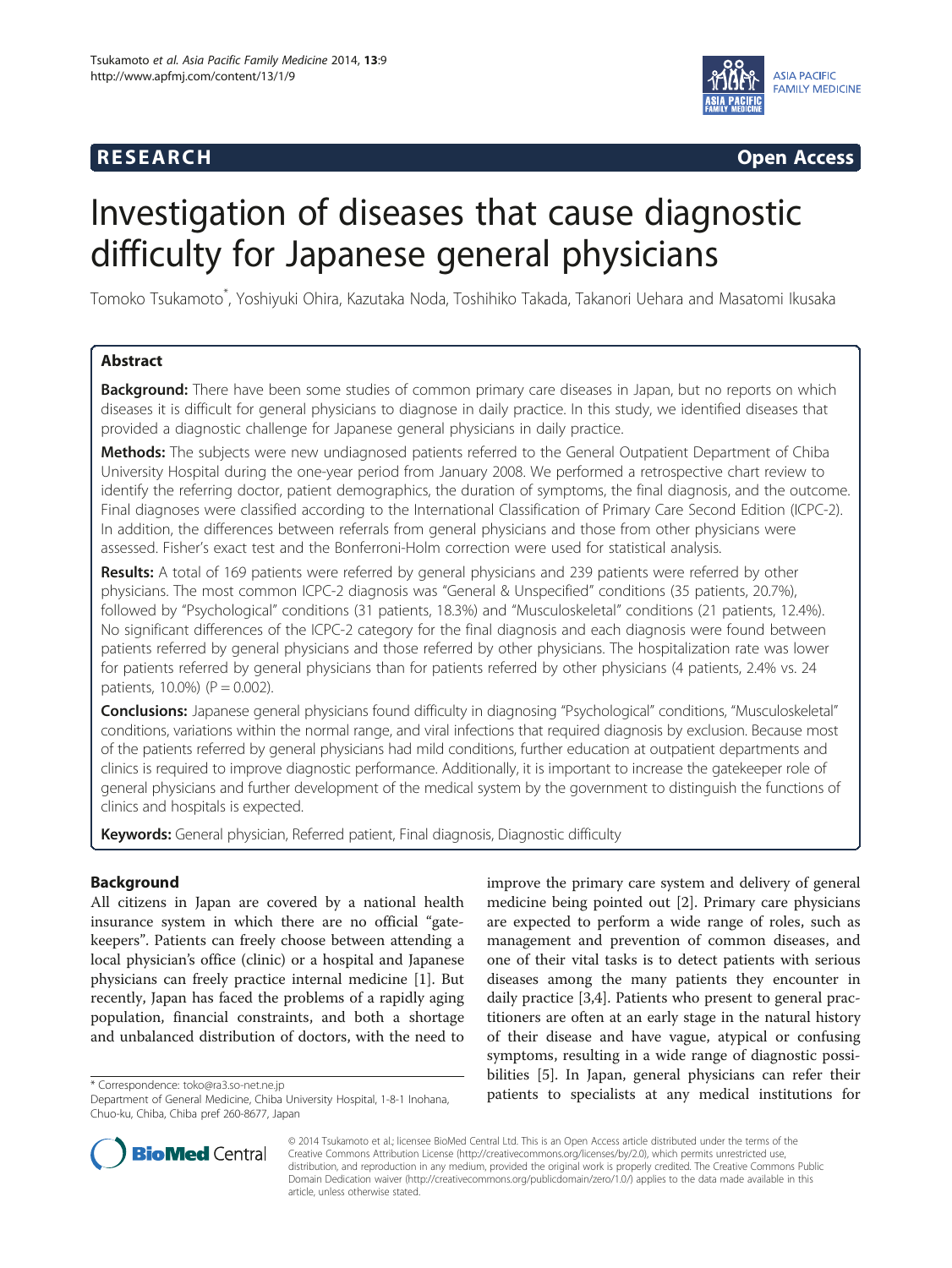diagnosis or treatment with a referral letter. When patients visit an advanced treatment hospital without referral from a primary care physician, they have had to pay an additional charge since 1996 [\[6,7\]](#page-5-0).

There have been some studies of common primary care diseases in Japan, but no investigations into which diseases present diagnostic difficulty for general physicians working in community based primary care [\[8,9](#page-5-0)]. Chiba University Hospital is located in the western part of Chiba Prefecture near Tokyo, and is a tertiary medical institution with 36 specialist departments that is designated as an advanced treatment hospital. In the present study, we investigated the final diagnoses of patients referred to the General Medicine Department to determine the diseases that are difficult for Japanese general physicians to diagnose in daily practice. We also assessed the differences between referrals from general physicians and those from other physicians.

# Methods

# Subjects

The subjects were new patients who were referred to the General Medicine Department of Chiba University Hospital for diagnosis during the one-year period from January 2008. Their medical records were retrospectively reviewed and information was stored in a database. The following data were collected: the referring doctor, patient demographics (age and sex), the duration of symptoms, the final diagnosis, the final diagnostic category according to the International Classification of Primary Care Second Edition ("ICPC-2"), and the presence/absence of specialist treatment and hospitalization after diagnosis. The General Medicine Department is part of the Internal Medicine Department, and staff physicians provide initial treatment for patients who present during office hours after referral from other departments of the hospital or from other medical centers, including those of general physicians. In Japan there is no official recognition of "family physicians" or "general practitioners" by the government. Accordingly, we categorized physicians working at general internal medicine clinics as "general physicians" and physicians working at specialist clinics or hospital physicians as "other physicians".

# Diagnosis

At our department, the diagnosis was made by a team of 3 staff physicians who assessed each new patient. If it was difficult to make a diagnosis, a medical board was held at the department and we referred the patient to an appropriate specialist, if necessary. Diagnoses that were assigned to categories without specific findings, such as unspecified viral infections and adverse reactions to medications, were only made after taking a detailed history and performing physical examination, blood tests,

and imaging as required. For psychiatric diseases, the diagnosis was made by consensus of two physicians from the General Medicine Department after careful investigation to detect any physical disease. If making a diagnosis was difficult, we referred the patient to a psychiatrist. After checking the initial diagnosis and medical records over a 1-year follow-up period, the latest diagnosis was selected as the final one. If there was more than one diagnosis, the principal diagnosis was defined as the final diagnosis.

# Ethics

Patient numbers were coded for information processing and were destroyed upon completion of the investigation. Since the names were not attached to the information, individual patients could not be identified. This study received approval from the Chiba University Graduate School of Medicine Ethics Board (number 1057).

# Statistical analysis

Differences of the ICPC-2 diagnostic classifications, the final diagnosis, and the presence/absence of specialist treatment and hospitalization between patients referred by general physicians and by other physicians were assessed for statistical significance using Fisher's exact test, and the level of significance was set at  $P < 0.05$  for each analysis. Because analysis of the ICPC-2 category (18 categories) and the final diagnosis (38 diseases) involved multiple comparisons, correction was done by a post hoc Bonferroni test and the level of significance was set at  $P < 0.0028$  and  $P < 0.0013$ , respectively. Compilation of data and calculation of descriptive statistics were performed with SPSS for Windows (version 17.0).

# Results

#### Referring doctor

A total of 10,260 new patients presented to the internal medicine departments of Chiba University Hospital during the study period. Among these patients, 1,402 presented to the General Medicine Department and 408 (29.1%) of them were referred to us without diagnosis. Among these 408 patients, 169 (41.4%) were referred by general physicians and 239 (58.6%) were referred by other physicians (Table [1\)](#page-2-0).

# Demographics and duration of symptoms of the patients referred for diagnosis

The 169 patients who were referred by general physicians included 60 men (35.5%) and 109 women (64.5%). Their median age was 52 years (range: 16-86 years), and the median interval from the onset of symptoms until referral to our department was 60 days (range:1-3650 days). These results were similar to those for the patients referred by other physicians (Table [2\)](#page-2-0).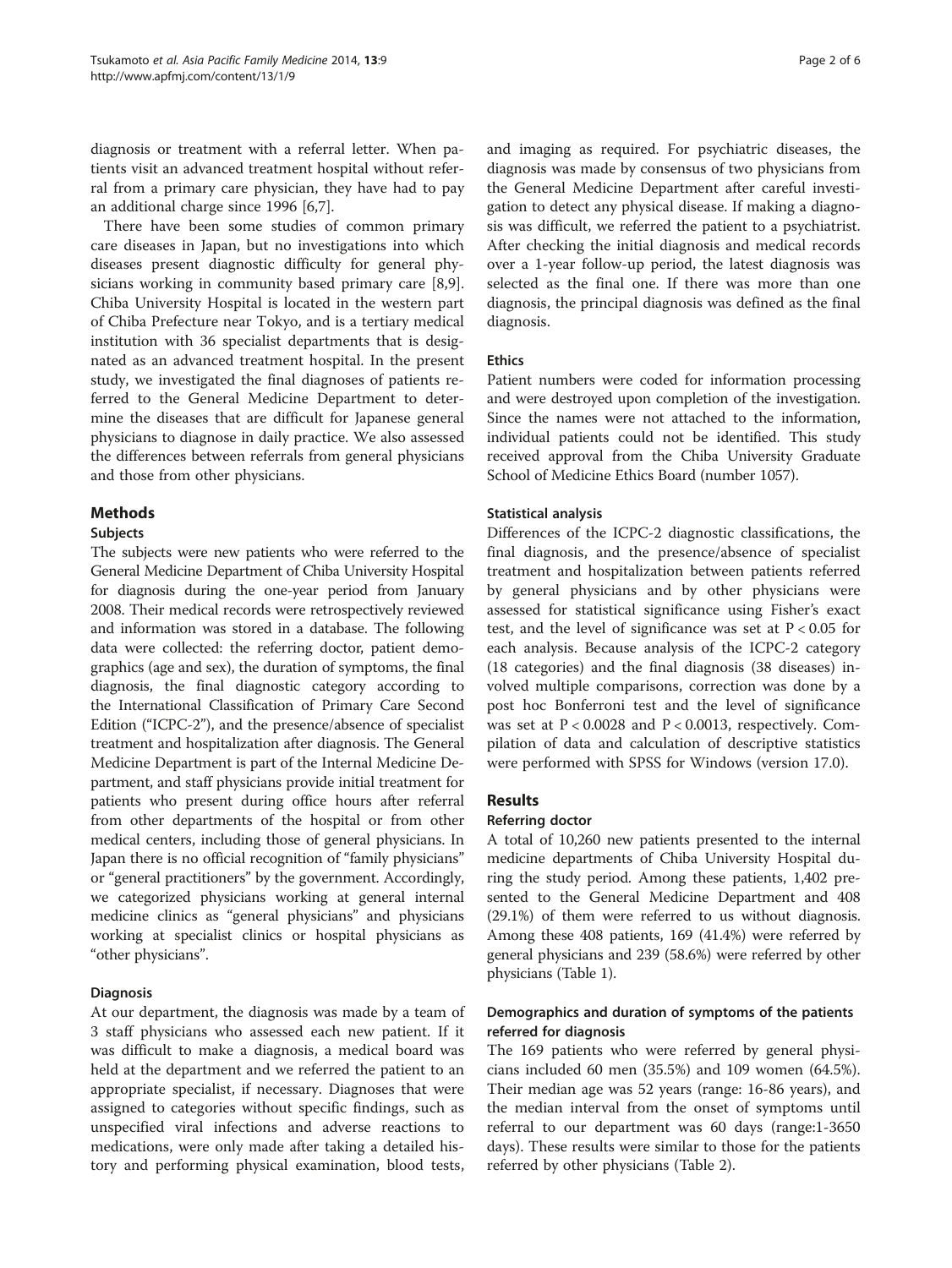#### <span id="page-2-0"></span>Table 1 Referring doctors for the 408 patients who were referred to the General Medicine Department for diagnosis ( $n = 408$ )

| General physicians |                                        | 169 (41.4%) |
|--------------------|----------------------------------------|-------------|
|                    | Other physicians                       | 239 (58.6%) |
|                    | Specialist departments at our hospital | 119 (29.2%) |
|                    | Local/general hospitals                | 79 (19.4%)  |
|                    | Specialist clinics                     | 30 (7.4%)   |
|                    | Other university hospitals             | $8(2.0\%)$  |
|                    | More than one hospital                 | $3(0.7\%)$  |

General physicians: physicians working at general internal medicine clinics. Other physicians: physicians working at specialist clinics or hospital physicians. Our hospital: Chiba University Hospital.

#### Final diagnosis

When the final diagnosis was classified by organ system according to ICPC-2, patients referred by general physicians most commonly had "General & Unspecified" conditions (35 patients, 20.7%), followed by "Psychological" conditions in 31 patients (18.3%), "Musculoskeletal" conditions in 21 patients (12.4%), and "Digestive" conditions in 20 patients (11.8%). When the patients were analyzed according to the referring physician, the three common categories were the same, and there was no significant difference of each category between the two groups according to Fisher's exact test with a post hoc Bonferroni test (Table 3).

Among final diagnoses in the category of "General & Unspecified" conditions for patients referred by general physicians, 9 patients had unspecified viral infections, 8 patients were found to be normal, and 8 patients had adverse reactions to medications. Among the patients who were diagnosed as actually being normal, the main complaint was low-grade fever in 4 patients who were concerned about serious diseases and had no abnormalities on testing. Their symptoms improved after they were reassured that there were no abnormalities. "Psychological" conditions included anxiety disorder in 9 patients, mood disorder in 6 patients, adjustment disorder in 5 patients, and somatoform disorder in 4 patients. In two patients, a final diagnosis could not be made. Both were referred to our department with fever of unknown origin. One patient

Table 2 Demographics and duration of symptoms for patients referred to the General Medicine Department for diagnosis ( $n = 408$ )

|                                        | Referred by general<br>physicians ( $n = 169$ ) | Referred by other<br>physicians ( $n = 239$ ) |
|----------------------------------------|-------------------------------------------------|-----------------------------------------------|
| Sex-Male/Female                        | 60/109                                          | 104/135                                       |
| Median age (range)                     | 52 years (16-86 years)                          | 55 years (16-97 years)                        |
| Median duration of<br>symptoms (range) | 60 days (1-3650 days)                           | 60 days (1-10950 days)                        |

General physicians: physicians working at general internal medicine clinics. Other physicians: physicians working at specialist clinics or hospital physicians.

#### Table 3 International classification of primary care second edition (ICPC-2) category of the final diagnosis of patients referred to the General Medicine Department  $(n = 408)$

| ICPC-2 organ<br>system category                      | Referred<br>by general<br>physicians | Referred<br>by other<br>physicians |         |
|------------------------------------------------------|--------------------------------------|------------------------------------|---------|
|                                                      | n (%)                                | n (%)                              | P value |
| A. General & Unspecified                             | 35 (20.7)                            | 26 (10.9)                          | 0.007   |
| B. Blood, Blood Forming<br>Organs & Immune Mechanism | 11(6.5)                              | 11(4.6)                            | 0.505   |
| D. Digestive                                         | 20 (11.8)                            | 20(8.4)                            | 0.311   |
| F. Eye                                               | 0(0)                                 | 2(0.8)                             | 0.514   |
| H. Far                                               | 6(3.6)                               | 6(2.5)                             | 0.564   |
| K. Cardiovascular                                    | 6(3.6)                               | 14(5.9)                            | 0.356   |
| L. Musculoskeletal                                   | 21 (12.4)                            | 29 (12.1)                          | 1.000   |
| N. Neurological                                      | 10(5.9)                              | 18(7.5)                            | 0.558   |
| P. Psychological                                     | 31 (18.3)                            | 69 (28.9)                          | 0.019   |
| R. Respiratory                                       | 11(6.5)                              | 10(4.2)                            | 0.364   |
| S. Skin                                              | 3(1.8)                               | 10(4.2)                            | 0.254   |
| T. Endocrine/Metabolic & Nutritional                 | 8(4.7)                               | 8(3.3)                             | 0.606   |
| U. Urological                                        | 2(1.2)                               | 6(2.5)                             | 0.478.  |
| W. Pregnancy, Childbearing,<br>Family Planning       | 0(0)                                 | 0(0)                               | NA.     |
| X. Female Genital (including breasts)                | 3(1.4)                               | 4(1.7)                             | 1.000   |
| Y. Male Genital                                      | 0(0)                                 | 0(0)                               | NA.     |
| Z. Social Problems                                   | 0(1.4)                               | 3(1.3)                             | 0.270   |
| Uncertain diagnosis                                  | 2(1.4)                               | 3(1.3)                             | 1.000   |
| Total                                                | 169                                  | 239                                |         |

Data were analyzed by Fisher's exact test with a post hoc Bonferroni test and significance was accepted at P < 0.0028. NA: not available.

General physicians: physicians working at general internal medicine clinics. Other physicians: physicians working at specialist clinics or hospital physicians.

failed to return for further assessment and 1 patient improved spontaneously. Among the patients referred by other physicians, 19 patients had somatoform disorder, and there was no significant difference of each disease between the two groups according to Fisher's test with a post hoc Bonferroni test (Table [4](#page-3-0)).

#### Specialist treatment and hospitalization after diagnosis

While 107 patients (63.3%) completed treatment at the General Medicine Department, 44 patients (26.0%) were referred to specialist departments of our hospital for further evaluation and treatment (Table [5\)](#page-3-0). Among the patients referred by general physicians only four patients (2.4%) were admitted to hospital, which was a significantly lower rate than that for the patients referred by other physicians  $(P = 0.002)$  (Table [6\)](#page-4-0). Their diagnoses included microscopic polyangitis, relapsing polychondritis, pneumonia, and purulent lymphadenitis in one patient each.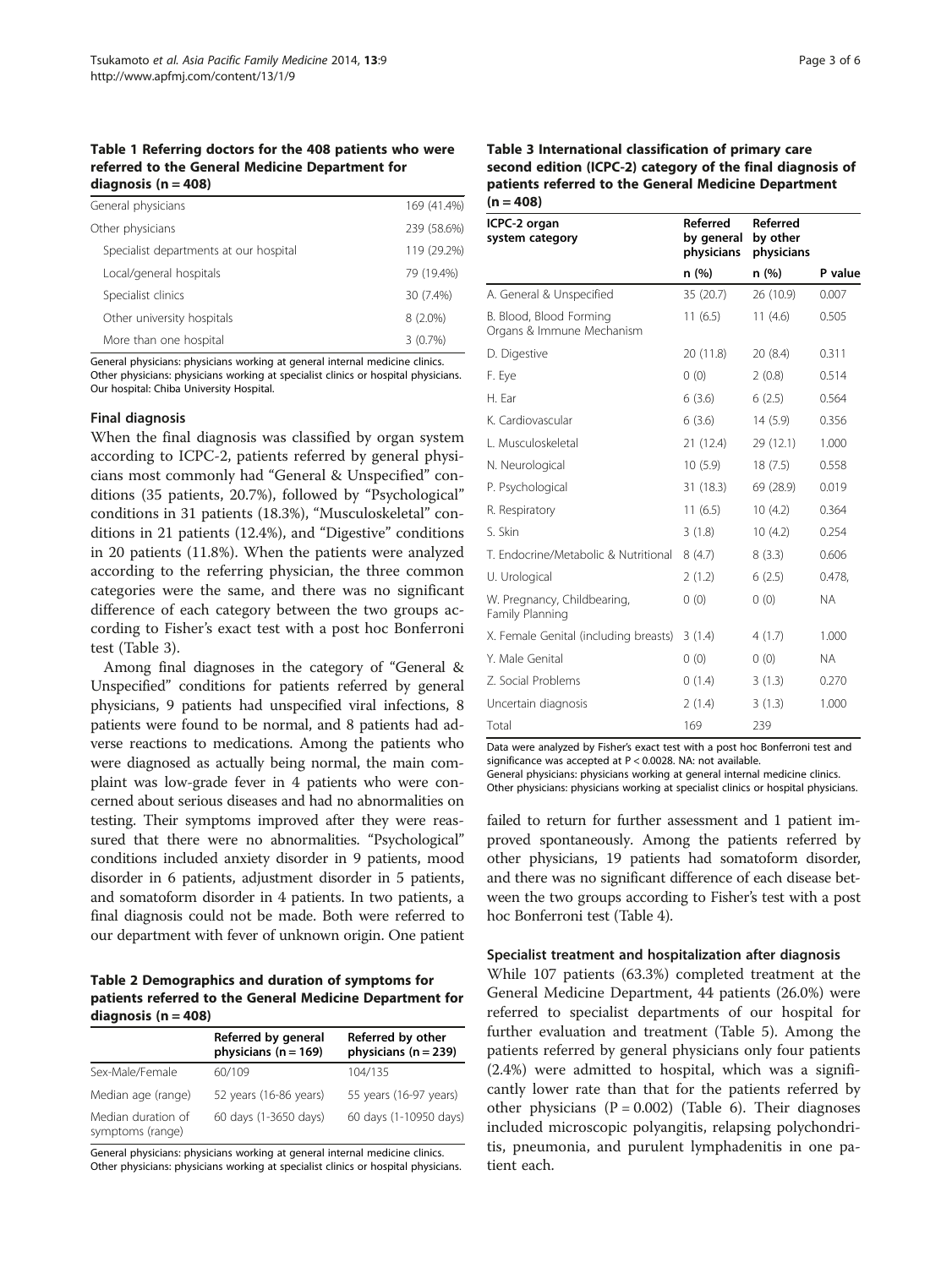| ICPC-2                            | Senerar medicine Department (n – 700)<br><b>Diagnosis</b> | Referred<br>by general<br>physicians | Referred<br>by other<br>physicians |         |
|-----------------------------------|-----------------------------------------------------------|--------------------------------------|------------------------------------|---------|
|                                   |                                                           | n (%)                                | n (%)                              | P value |
| A. General &<br>Unspecified       | Unspecified viral<br>infectious<br>disease                | 9(5.3)                               | 4(1.7)                             | 0.047   |
|                                   | Conditions<br>within the<br>normal range                  | 8(4.7)                               | 10(4.2)                            | 0.811   |
|                                   | Adverse<br>reactions to<br>medical<br>products            | 8(4.7)                               | 3(1.3)                             | 0.058   |
|                                   | Infectious<br>mononucleosis                               | 3(1.8)                               | 1(0.4)                             | 0.070   |
|                                   | Other                                                     | 7(4.1)                               | 8(3.3)                             | 0.791   |
| B. Blood, Blood<br>Forming Organs | Acute<br>lymphadenitis                                    | 4 (2.4)                              | 4(1.7)                             | 0.498   |
| & Immune<br>Mechanism             | Adult Still's<br>disease                                  | 0(0)                                 | 3(1.3)                             | 0.270   |
|                                   | Other                                                     | 7 (4.1)                              | 4(1.7)                             | 0.213   |
| D. Digestive                      | Reflux<br>esophagitis                                     | 3(1.8)                               | 3(1.3)                             | 0.695   |
|                                   | Acute<br>gastroenteritis                                  | 1(0.6)                               | 3(1.3)                             | 0.645   |
|                                   | Other                                                     | 16 (9.5)                             | 16(6.7)                            | 0.351   |
| H. Ear                            | Benign<br>paroxysmal<br>positional<br>vertigo             | 3(1.8)                               | 3(1.3)                             | 0.695   |
|                                   | Other                                                     | 3(1.8)                               | 3(1.3)                             | 0.695   |
| K. Cardiovascular                 | Cerebrovascular<br>disease                                | 0(0)                                 | 4(1.7)                             | 0.145   |
|                                   | Other                                                     | 6 (3.6)                              | 10(4.2)                            | 0.802   |
| L. Musculoskeletal                | Cervical<br>spondylosis<br>deformans                      | 3(1.8)                               | 4(1.7)                             | 1.000   |
|                                   | Rheumatoid<br>arthritis                                   | 1(0.6)                               | 3(1.3)                             | 0.645   |
|                                   | Other                                                     | 17 (10.1)                            | 22 (9.2)                           | 0.865   |
| N. Neurological                   | Other                                                     | 10(5.9)                              | 18 (7.5)                           | 0.558   |
| P. Psychological                  | Anxiety disorder                                          | 9(5.3)                               | 10(4.2)                            | 0.638   |
|                                   | Mood disorder                                             | 6 (3.6)                              | 14 (5.9)                           | 0.356   |
|                                   | Adjustment<br>disorder                                    | 5(3.0)                               | 6(2.5)                             | 0.767   |
|                                   | Somatoform<br>disorder                                    | 4(2.4)                               | 19 (7.9)                           | 0.016   |
|                                   | Delusional<br>disorder                                    | 1(0.6)                               | 4(1.7)                             | 0.409   |
|                                   | Hypochondria                                              | 0(0)                                 | 6(2.5)                             | 0.044   |
|                                   | Other                                                     | 6(3.6)                               | 10(4.2)                            | 0.802   |

#### <span id="page-3-0"></span>Table 4 Final diagnoses of patients referred to the General Medicine Department (n = 408)

# Table 4 Final diagnoses of patients referred to the General Medicine Department (n = 408) (Continued)

| R. Respiratory                           | Cough variant<br>asthma | 0(0)    | 3(1.3) | 0.270 |
|------------------------------------------|-------------------------|---------|--------|-------|
|                                          | Other                   | 11(6.5) | 7(2.9) | 0.092 |
| S. Skin                                  | Cellulitis              | 1(0.6)  | 5(2.1) | 0.408 |
|                                          | Stasis dermatitis       | 0(0)    | 3(1.3) | 0.270 |
|                                          | Other                   | 2(1.2)  | 2(0.8) | 1.000 |
| T. Endocrine/                            | Graves' disease         | 3(1.8)  | 2(0.8) | 0.653 |
| Metabolic &<br>Nutritional               | Other                   | 5(3.0)  | 6(2.5) | 0.767 |
| U. Urological                            | Pyelonephritis          | 0(0)    | 4(1.7) | 0.145 |
|                                          | Other                   | 2(1.2)  | 2(0.8) | 1.000 |
| X. Female Genital<br>(including breasts) | Other                   | 3(1.8)  | 4(1.7) | 1.000 |
| 7. Social Problems                       | Other                   | 0(1.4)  | 3(1.3) | 0.270 |
| Other                                    | Uncertain<br>diagnosis  | 2(1.2)  | 3(1.3) | 1.000 |

(Diagnosis with more than three patients in any group are shown, and diagnosis with less than two are included as other in its category). Date was analysed by the Fisher's exact test and post hoc Bonferroni test, and the significant level was set at P < 0.0013.

General physicians: physicians working at general internal medicine clinics. Other physicians: physicians working at specialist clinics or hospital physicians.

# **Discussion**

In the present study, patients who were referred to a General Medicine Department because of difficulty in making a diagnosis had symptoms for 2 months on average. This suggests that a general outpatient department is likely to attract patients who have chronic diseases that do not require hospitalization but are difficult to diagnose and need to be investigated while considering a wide range of possibilities. We will discuss the characteristics of the diseases involved and the reasons for referral of these patients to the General Medicine Department by general physicians.

| Table 5 Specialist treatment after diagnosis ( $n = 408$ ) |  |  |  |  |  |  |  |
|------------------------------------------------------------|--|--|--|--|--|--|--|
|------------------------------------------------------------|--|--|--|--|--|--|--|

| <b>Treated by</b>              | Referred<br>by general physicians other physicians | <b>Referred by</b> | P value |
|--------------------------------|----------------------------------------------------|--------------------|---------|
|                                | n (%)                                              | n (%)              |         |
| General Medicine<br>Department | 107 (63.3%)                                        | 120 (50.2%)        | 0.011   |
| Specialist<br>departments      | 44 (26.0%)                                         | 82 (34.3%)         | 0.082   |
| Other medical<br>institutions  | 18 (10.7%)                                         | 37 (15.5%)         | 0.186   |

Data were analyzed by Fisher's exact test and significance was accepted at  $P < 0.05$ .

General physicians: physicians working at general internal medicine clinics. Other physicians: physicians working at specialist clinics or hospital physicians.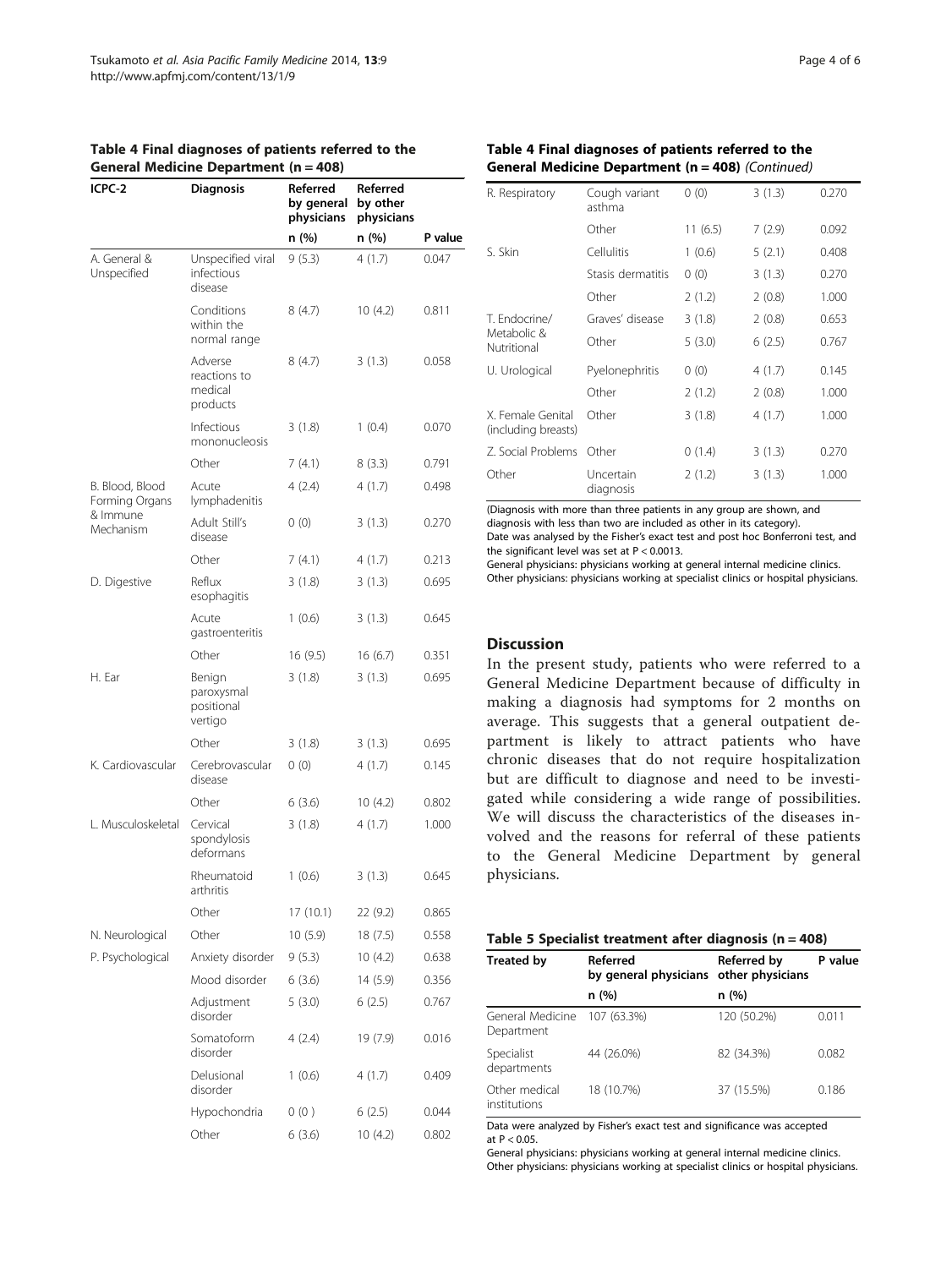|                             | <b>Referred by</b><br>general physicians | <b>Referred by</b><br>other physicians | P value |
|-----------------------------|------------------------------------------|----------------------------------------|---------|
|                             | n(%)                                     | n(%)                                   |         |
| Hospitalized                | $4(2.4\%)$                               | 24 (10.0%)                             | 0.002   |
| Managed as an<br>outpatient | 165 (97.6%)                              | 215 (90.0%)                            | 0.002   |

<span id="page-4-0"></span>Table 6 Hospitalization after diagnosis ( $n = 408$ )

Data were analyzed by Fisher's exact test and significance was accepted at  $P < 0.05$ 

General physicians: physicians working at general internal medicine clinics. Other physicians: physicians working at specialist clinics or hospital physicians.

Classification of the final diagnoses of the patients general physicians referred to the General Medicine Department by organ system according to ICPC-2 revealed that "General & Unspecified" conditions was the most frequent diagnostic category, among which the most frequent diagnoses were normality, unspecified viral infections, and adverse reactions to medications. Patients who are actually normal and those with unspecified viral infections are unlikely to have any specific findings, so diagnosis often involves excluding a wide range of diseases. According to a report from Australia, adverse reactions to medications were detected in 10% of patients consulting general practitioners over a 6-month period, and the incidence was especially high among elderly patients [[10\]](#page-5-0). Physicians should keep this in mind when making a differential diagnosis, since adverse reactions can be improved by discontinuing/switching the causative drug. In general, patients with benign diseases such as viral infections have nonspecific symptoms at an early stage, so that primary care physicians often need time to make a diagnosis. However, Japanese patients have a preference for attending large hospital because of accessibility, so patients and/or family members might request referral to a university hospital before their general physicians can make a diagnosis [[11\]](#page-5-0).

"Psychological" conditions was the second most frequent category. A possible reason for this high frequency of "Psychological" conditions may be that patients with psychological problems often consult general physicians or specialist departments other than the Department of Psychiatry while complaining of physical symptoms. It has been reported that patients with depression and anxiety disorders diagnosed at primary care clinics often only complain of physical symptoms [[12](#page-5-0),[13](#page-5-0)]. Thus, patients with psychiatric diseases who present with physical symptoms may frequently be referred to a general outpatient department since their underlying diseases cannot be identified by investigations for organic illnesses. In addition, it was reported that patients with neurological diseases (such as Parkinson's disease, Alzheimer disease, or cerebrovascular disease), infections (such as human

immunodeficiency virus), endocrine/metabolic diseases, cancer, and collagen diseases have a high frequency of mood disorder [[14,15](#page-5-0)]. This adds another layer of difficulty to the diagnosis of psychological diseases because physicians have to consider the possible coexistence of a wide range of organic diseases.

Among "Musculoskeletal" conditions, which was the third major category, polymyalgia rheumatica and connective tissue diseases can be difficult to diagnose, but common diseases such as cervical spondylosis were also missed. In Western countries, it is estimated that approximately 20% of patients attending primary care clinics complain of musculoskeletal symptoms. [\[16,17](#page-5-0)] In Japan, Tanaka reviewed several nationwide studies of the symptoms and diseases handled by primary care clinics, and reported that diseases related to pain and arthritis were always frequent, indicating that primary care physicians need to have sufficient knowledge and skill in the orthopedic field [[9](#page-5-0)].

The types of patients under management and the specialty fields differ between general physicians and other physicians, suggesting that the diseases these doctors find difficult to diagnose might also differ. A comparison between referrals from general physicians and referrals from other physicians showed that the frequency of "Psychological" conditions (especially somatoform disorder) were somewhat more frequent among patients referred by other physicians, suggesting that specialists also have difficulty in diagnosing patients with various symptoms and no abnormalities related to their specialties, in whom it is necessary to exclude diseases from other fields. However, the categories of "Psychological," "General & Unspecified," and "Musculoskeletal" conditions were common in both groups, and no significant differences were found. In Japan, there is no national recognition of general practitioners, unlike the United Kingdom and many other countries. It seems that some specialists who formerly worked in Japanese hospitals are now providing primary care as general physicians without having received psychiatric and orthopedic training. This suggests that, even though the clinical setting differs somewhat between general physicians and other physicians, both group encounter difficulty with a similar range of diagnoses.

In the present study, very few of the patients referred by general physicians needed hospitalization and only 30% needed specialist referral. Thus, Japanese general physicians have difficulty in diagnosing mild conditions that require exclusion of a wide range of diseases. A questionnaire study of Japanese and American residents revealed that Japanese clinical training was predominantly focused on inpatients [[18](#page-5-0)]. It was also reported that Japanese general physicians want more outpatient training rather than inpatient training in order to improve their clinical skills for primary